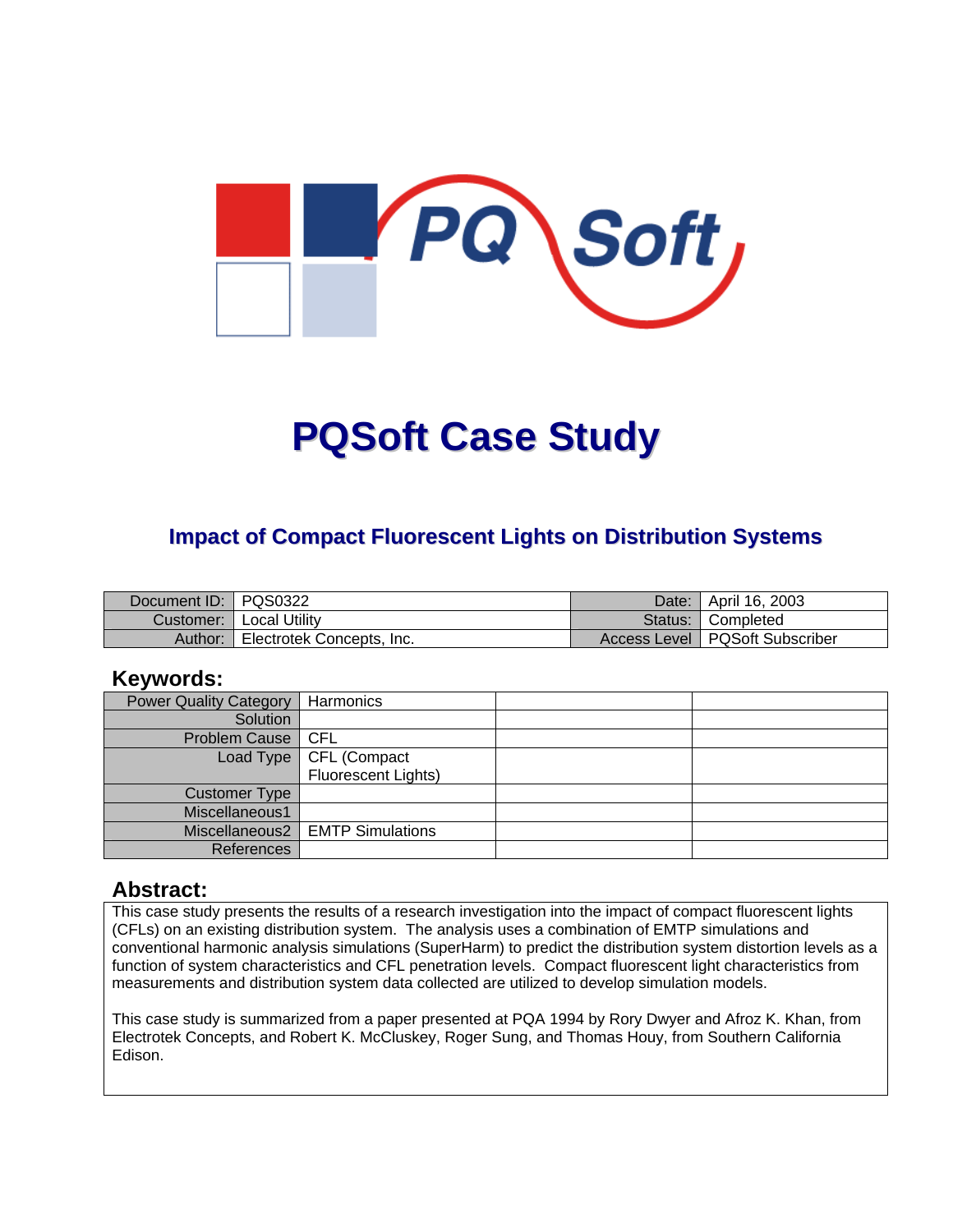# <span id="page-1-0"></span>**TABLE OF CONTENTS**

## **LIST OF FIGURES**

## **RELATED STANDARDS**

IEEE Standard 519

## **GLOSSARY AND ACRONYMS**

| CEL. |
|------|
| EMTP |
| THD  |

**Compact Fluorescent Light** Electromagnetic Transients Program **Total Harmonic Distortion**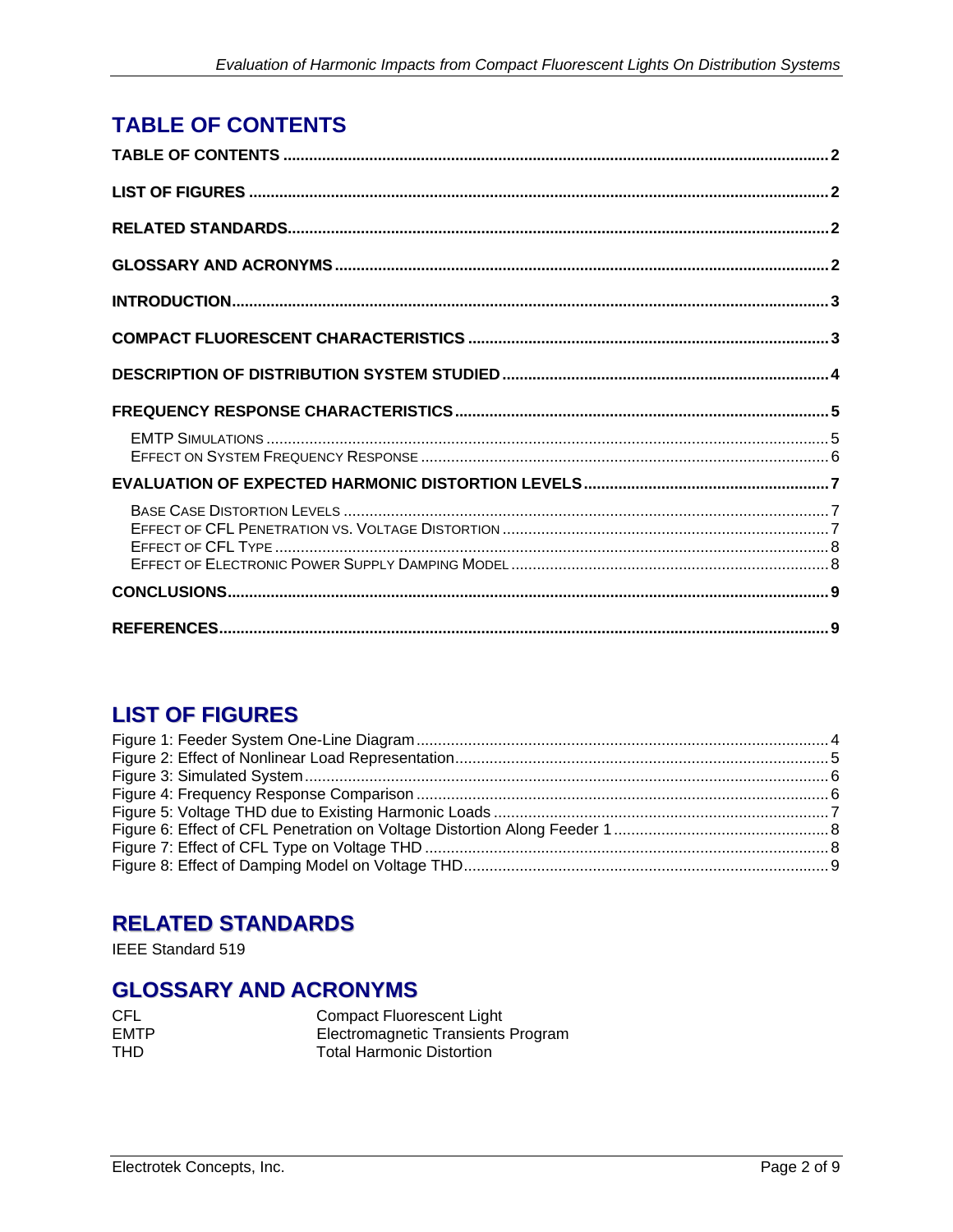## <span id="page-2-0"></span>**INTRODUCTION**

Compact fluorescent lights (CFLs) provide significant energy savings over incandescent lighting. As a result, CFLs are being promoted as part of energy conservation programs at many electric utilities. A recent study performed by Worcester Polytechnic Institute (Emanuel, 1992) estimated the impact of these lights on distribution system voltage distortion levels. The results indicated that relatively low CFL penetration levels could cause the feeder voltage distortion to exceed 5%.

A number of questions associated with the models used in the Worcester Polytechnic Institute study need to be addressed. For instance, only the feeder of interest was modeled while other feeders supplied from the same bus, with their loads and capacitors, were not included in the model. The effect of the load characteristics on system resonance conditions is also a question. These concerns are explored in the following research investigation.

# **COMPACT FLUORESCENT CHARACTERISTICS**

Measurements were performed for a wide variety of CFLs. These tests evaluated the harmonic characteristics of each lamp. This resulted in three general categories of CFLs:

- 1. **High distortion electronic ballast CFLs.** These typically have current distortion levels exceeding 100%.
- 2. **Low distortion electronic ballast CFLs.** These have distortion levels typically below 30% based on using some type of harmonic control technology in the ballast, such as series filters.
- 3. **Magnetic ballast CFLs.** These have distortion levels below 20% based on the characteristics of the lamp in series with a ballast inductance.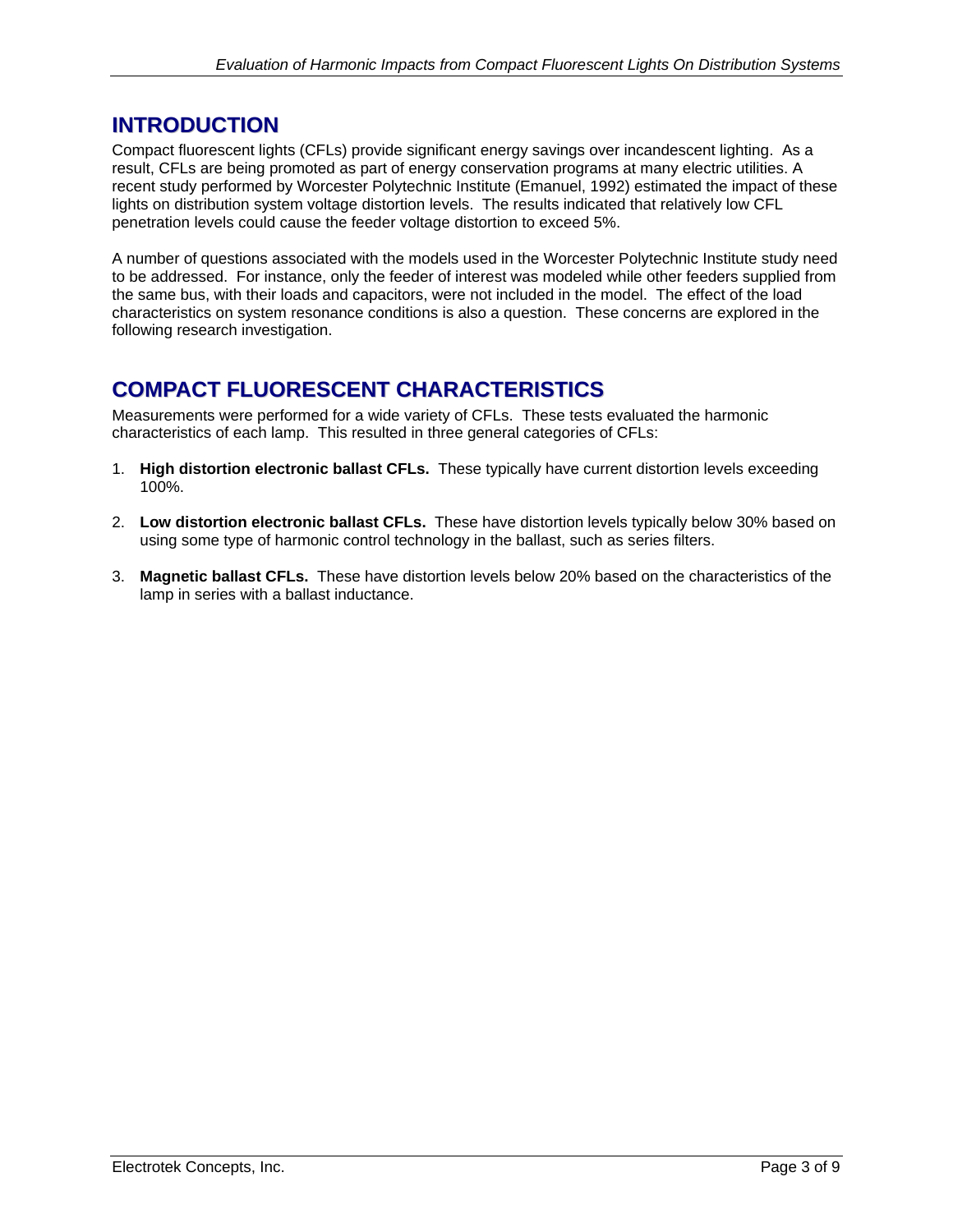## <span id="page-3-0"></span>**DESCRIPTION OF DISTRIBUTION SYSTEM STUDIED**

A simplified one line representation of the system studied can be seen in Figure 1. This system consists of six parallel feeders serviced by a 44.8 MVA substation transformer with a substation capacitor bank of 6000 kVAr. The primary feeder modeled for this study is the Feeder 1 12/6.9kV circuit. Approximately 31% of the loads on this feeder are commercial. These commercial loads are serviced line to line. The residential loads are serviced line-to-line overhead and either line-to-line or line-to-neutral underground.



**Figure 1: Feeder System One-Line Diagram**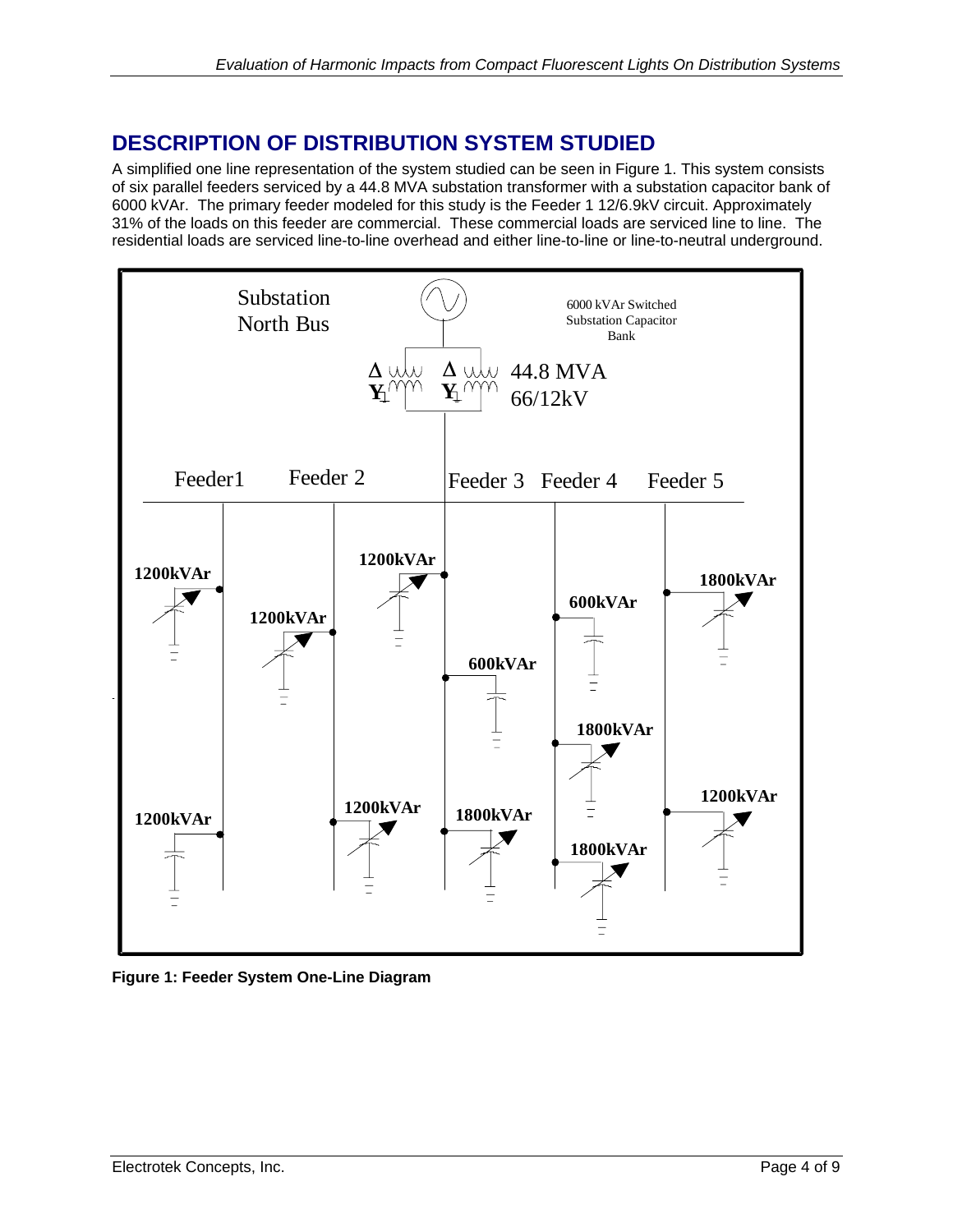## <span id="page-4-0"></span>**FREQUENCY RESPONSE CHARACTERISTICS**

The distribution system frequency response characteristics determine the impact of the harmonic currents on the system voltage distortion. The frequency response is determined by the system strength, the capacitors in service, and the amount of load (damping). Several key configurations were investigated. Figure 2 illustrates the frequency response characteristics with the substation capacitor bank incorporated along with some of the banks on the parallel feeders. The substation capacitor bank moves the primary system resonant peak to reach the  $5<sup>th</sup>$  harmonic. In relation to the other scans performed, this case appears to be the worst situation regarding undesirable high 5th harmonic impedances. This scenario will be utilized as the basis for evaluating CFL penetration impacts.



**Figure 2: Effect of Nonlinear Load Representation**

One important effect that needs to be considered is the load characteristics, especially when the load includes a significant amount of power electronics equipment (power supplies). The load characteristics utilized in the previous section consist of basically resistive load to include the damping effect on system resonances. A resistive representation is not accurate for most nonlinear loads.

#### *EMTP Simulations*

Simulations from the Electromagnetic Transients Program (EMTP) are used to develop approximate models that can be used in the frequency domain simulations to evaluate the impact of these loads on the overall system frequency response characteristics. The EMTP model was developed to obtain a benchmark comparison for a residential circuit example. The circuit shown in Figure 3 was used to represent a single distribution transformer supplying four residences. Each residence is assumed to have six 25 W CFLs. Typical impedances are used to represent the household wiring and the cabling between the residences. Other loads are also included for the residences: 100 W electronic load (TV), 150 W incandescent lighting, and 100 W refrigerator load.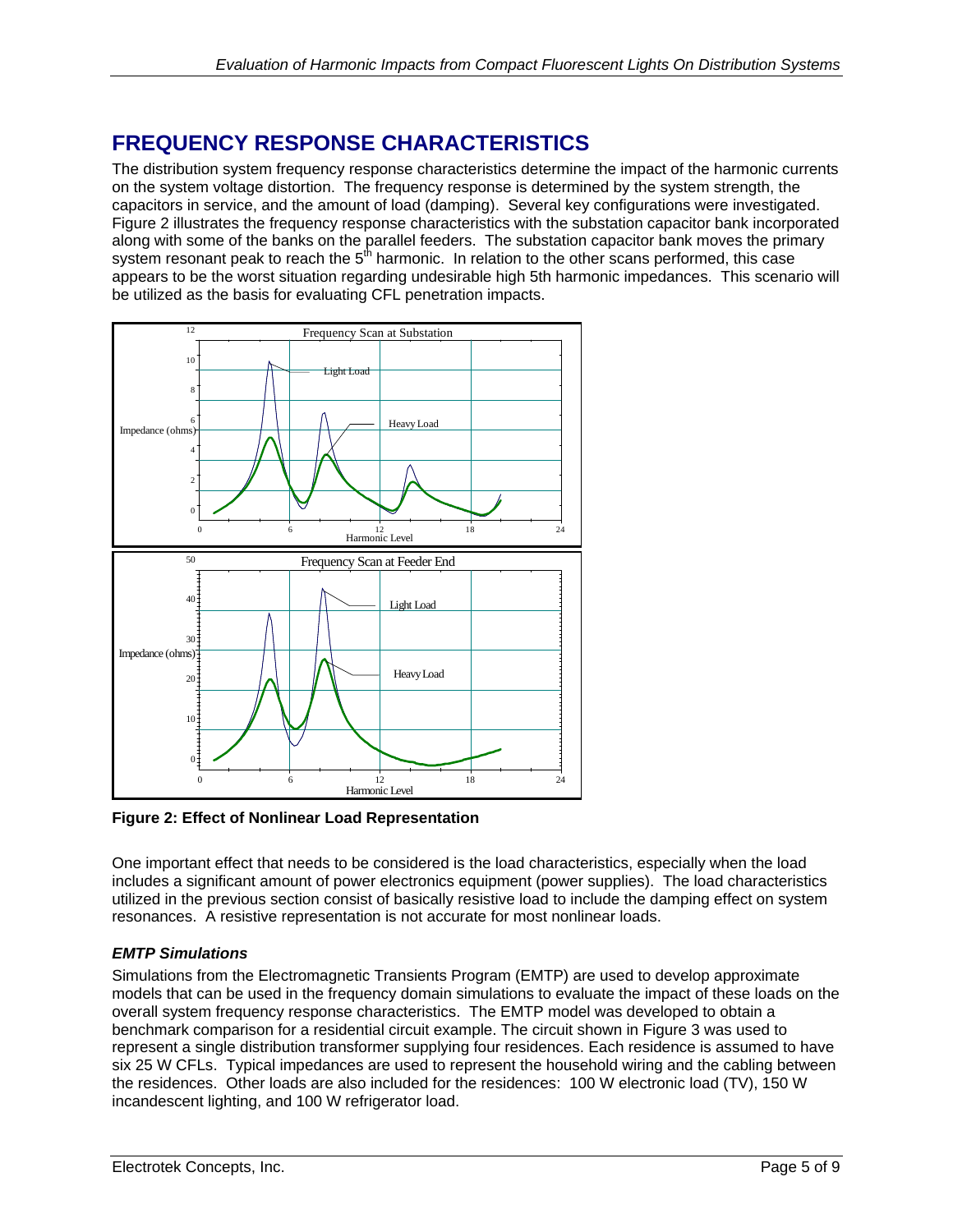<span id="page-5-0"></span>



#### *Effect on System Frequency Response*

To obtain the frequency response characteristics for the impact of non-linear loads on the system, the parameters obtained from the EMTP simulations for load characterization were incorporated into the existing frequency scan model. Figure 4 illustrates the resulting characteristics at mid-feeder.



**Figure 4: Frequency Response Comparison**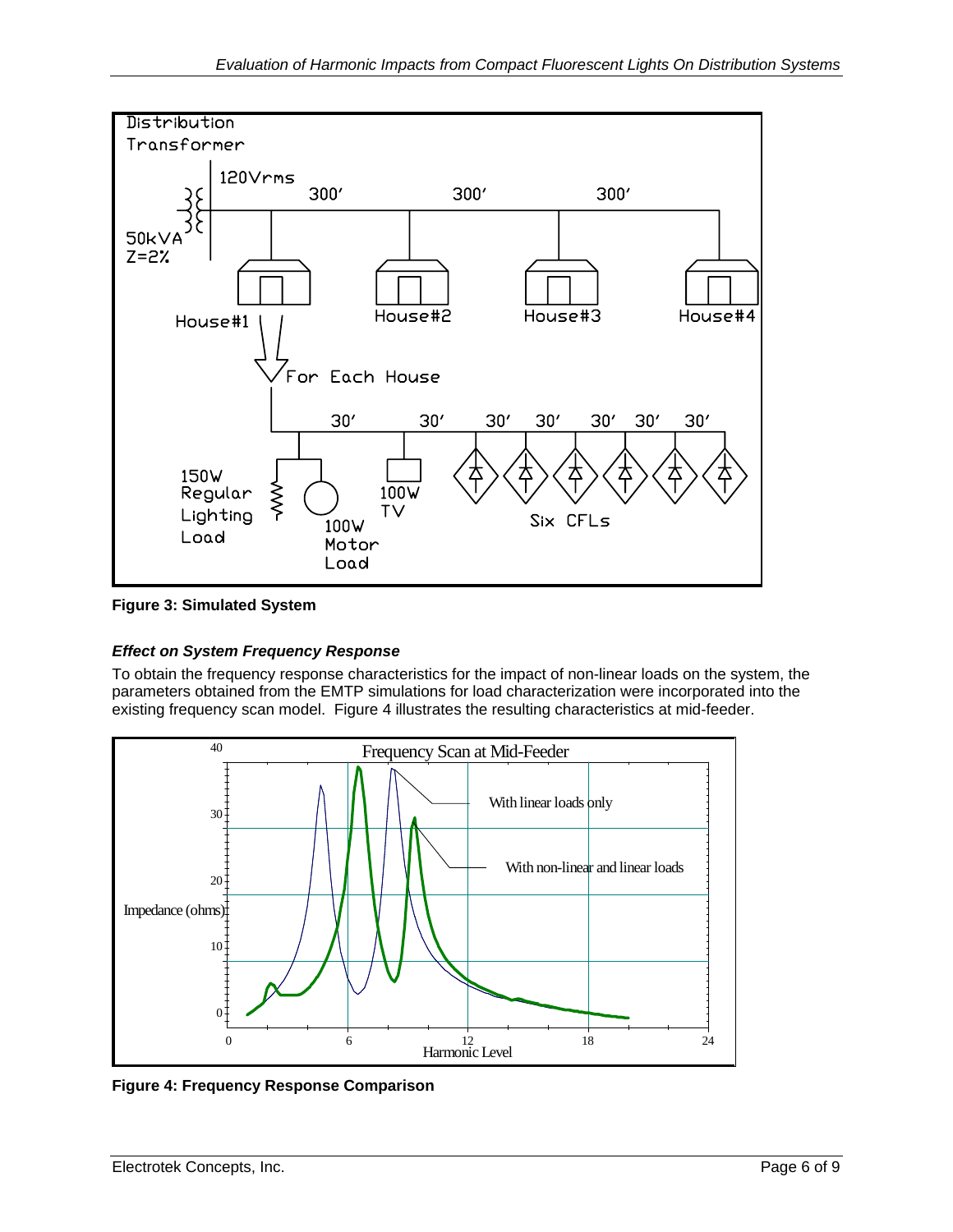<span id="page-6-0"></span>The figure above provides a comparison of the light loading frequency response characteristics with linear loads and with both linear and non-linear loads. As expected, the frequency scan with the addition of non-linear loads shifts the resonance points to the right with a slight additional harmonic resonance around the  $2<sup>nd</sup>$  harmonic. The addition of the non-linear load characteristics, derived from EMTP simulations, results in a filter effect at the lower frequencies. It can be seen that the high impedance, previously observed at the 5<sup>th</sup> harmonic, has been radically reduced. This effect results in the increase of the impedance at the  $7<sup>th</sup>$  harmonic.

# **EVALUATION OF EXPECTED HARMONIC DISTORTION LEVELS**

#### *Base Case Distortion Levels*

The least favorable feeder capacitor configuration was used to calculate harmonic levels due to nonlinear loads currently existing in the system with the exclusion of CFLs. The impedance scan of Figure 2 indicates that this configuration results in a peak resonance at or near the fifth harmonic. Voltage THD levels resulting from this "unfavorable" capacitor configuration are shown in Figure 5 and subsequent figures as horizontal lines.



#### **Figure 5: Voltage THD due to Existing Harmonic Loads**

THD levels are shown in Figure 5 for three locations along Feeder 1: near the substation, mid-feeder, and at the feeder end. A range of values is shown for each location to illustrate the effect of feeder loading. As load approaches its minimum (which corresponds to 50% of the peak load reported by SCE), linear load tends to decrease more rapidly than harmonic load. The result is that voltage THD is highest at minimum load. Assuming a maximum allowable voltage THD of 5%, as suggested by IEEE Standard 519-1992, Figure 5 shows that harmonic distortion should not be a problem on the system, regardless of feeder loading or capacitor configuration.

#### *Effect of CFL Penetration vs. Voltage Distortion*

Distortion levels due to CFL penetrations of 50 W, 100 W, and 150 W per household are shown in Figure 6. Voltage THD values can be very high - up to 16% for the case of maximum CFL penetration, unfavorable capacitor configuration, and minimum feeder loading. This is a very conservative estimate, for it assumes that all CFLs in the system use the high current THD electronic ballasts mentioned earlier. Another factor contributing to the high distortion levels simulated for this case is that damping due to CFLs and other electronic loads is represented in this model by simple parallel RL branches, rather than by the more accurate RLC representation developed. This was done because past research efforts on the effects of CFLs have assumed simple RL damping. The WPI study made this assumption and concluded that CFL penetrations of as little as 200 kW per feeder could cause unacceptable voltage distortion. Relying upon the same assumption for the Feeder 1 study resulted in a similar conclusion, as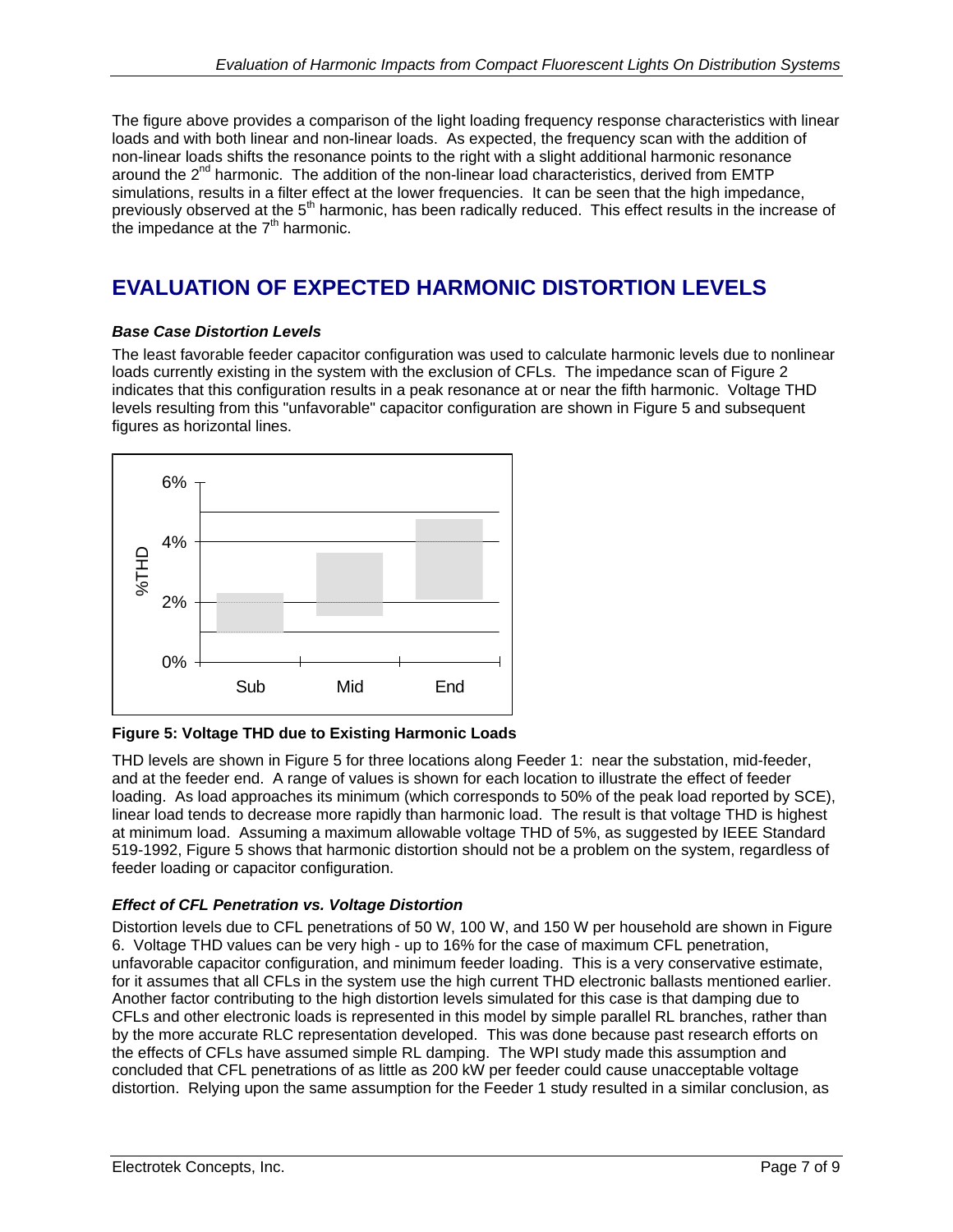<span id="page-7-0"></span>Figure 6 indicates. Figure 8 shows how much the RL damping model overestimates harmonic levels on the feeder.



**Figure 6: Effect of CFL Penetration on Voltage Distortion Along Feeder 1**

Figure 6 also illustrates the dramatic effect that feeder capacitor configuration can have on harmonic distortion. The vertical line portion of the bar graph indicates a "favorable" capacitor configuration - all capacitors in the circuit in service. With all banks switched on, the parallel resonance is shifted upward away from the fifth harmonic. The resulting voltage THD levels are approximately 50% of the corresponding levels with a fifth harmonic resonance (horizontal lines).

#### *Effect of CFL Type*

CFL harmonic injection characteristics are an important effect to consider. System distortion levels are dramatically reduced when low current THD electronic ballast or magnetic ballast CFLs are employed. Figure 7 shows that if these types of CFLs are used throughout the system, feeder voltage THD levels can be expected to remain at or below 5%, regardless of system loading, capacitor configuration, and CFL penetration (150 W per household is assumed in the figure).



**Figure 7: Effect of CFL Type on Voltage THD** 

#### *Effect of Electronic Power Supply Damping Model*

The final case considered is the effect of the damping model assumed for electronic loads. Figure 8 compares the worst case of Figure 6 (150 W CFL per household) with the same case using the RLC damping model. The result is a 20-30% reduction in THD levels. Significant as it is, the drop in distortion is understated, because it assumed that all residential transformers are connected line-to-neutral. However, because the majority of transformers are in fact line-to-line, the amount of ninth harmonic current injected into the system is overstated in this case.